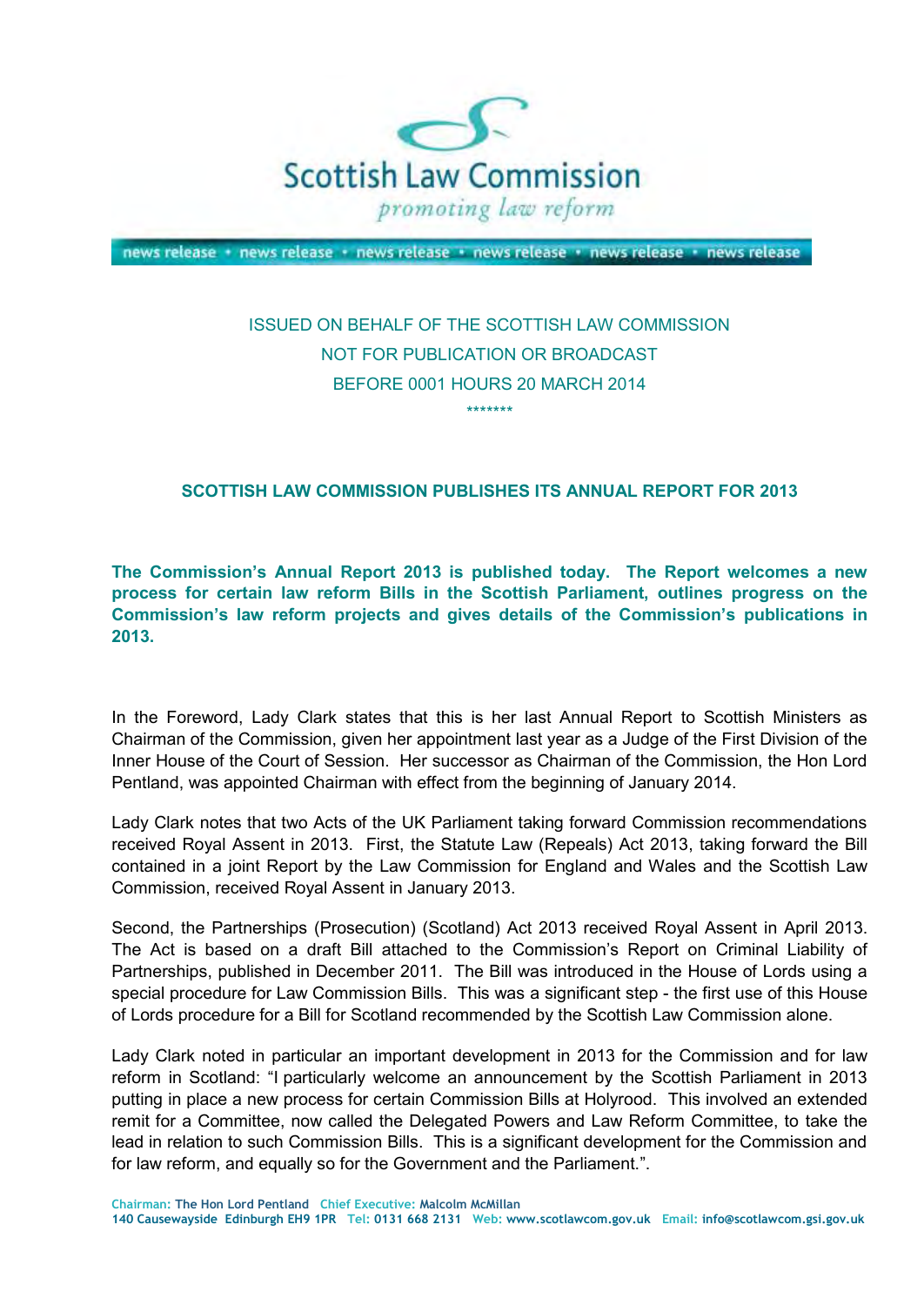Lady Clark was also pleased to note that the First Minister's announcement of the Scottish Government's Programme for Government for 2013-14 included three Bills taking forward Commission reports: a Bill on aspects of the law of damages on the basis of proposals from a number of Commission reports; a Bill to consolidate the legislation on bankruptcy; and a Bill on conclusion of contracts, taking forward the Commission's Report on Execution in Counterpart. The Cabinet Secretary for Justice indicated that the proposed Government Bill on conclusion of contracts would be put forward as a candidate Bill for the new law reform process in the Scottish Parliament.

 Lady Clark also noted that during 2013 the Commission agreed to a reference from the Cabinet Secretary for Justice on the not proven verdict.

 The Commission also agreed to a reference from Scottish Ministers on section 53 of the Title Conditions (Scotland) Act 2003. This followed a recommendation from the Justice Committee of the Scottish Parliament that the Commission be asked to take forward this review.

## **Publications in 2013**

 Three significant Scottish Law Commission reports were published in 2013. They are: a Report on Formation of Contract: Execution in Counterpart, part of the Commission's ongoing review of contract law; a Report on the Consolidation of Bankruptcy legislation in Scotland; and a Report on Judicial Factors. The Commission also published two Reports jointly with the Law Commission for England and Wales: a Report on Level Crossings, and a Report on Consolidation of the legislation relating to Co-operative and Community Benefit Societies. Also published was Advice, jointly with the Law Commission for England and Wales, to the Department of Business, Innovation and Skills on Unfair Terms in Consumer Contracts.

#### **Progress on law reform projects in 2013**

 The Annual Report outlines the progress made by the Commission in 2013 on a wide range of law reform projects. Most of the work stems from the Commission's Eighth Programme of Law Reform. The Report also describes progress on joint projects with the Law Commissions for England and Wales and Northern Ireland.

#### **Future law reform publications**

 The Commission aims to publish Reports in 2014 on trust law, and on adults with incapacity; and early in 2015, on moveable transactions. It is also expected to complete joint projects, by publishing a Report with the Law Commission for England and Wales on insurance contract law; and, with the Law Commission for England and Wales and the Northern Ireland Law Commission, on the regulation of health care professionals. A joint consultation paper on electoral law will be published in autumn 2014. The Commission also expects to publish further discussion papers during 2014 on third party rights in contract, and on breach of contract, as part of the continuing review of contract law; and on compulsory purchase law.

### **NOTES TO EDITORS**

 $1<sub>1</sub>$  Scotland. The Chairman during 2013 was the Hon Lady Clark of Calton, a Court of Session Judge. (The Chairman of the Commission, as from 1 January 2014, is now the Hon Lord Pentland). The other Commissioners are Laura J Dunlop QC, Patrick Layden QC TD, Professor Hector L MacQueen, and Dr Andrew J M Steven. The Chief Executive is Malcolm McMillan. The Scottish Law Commission was set up in 1965 to promote the reform of the law of